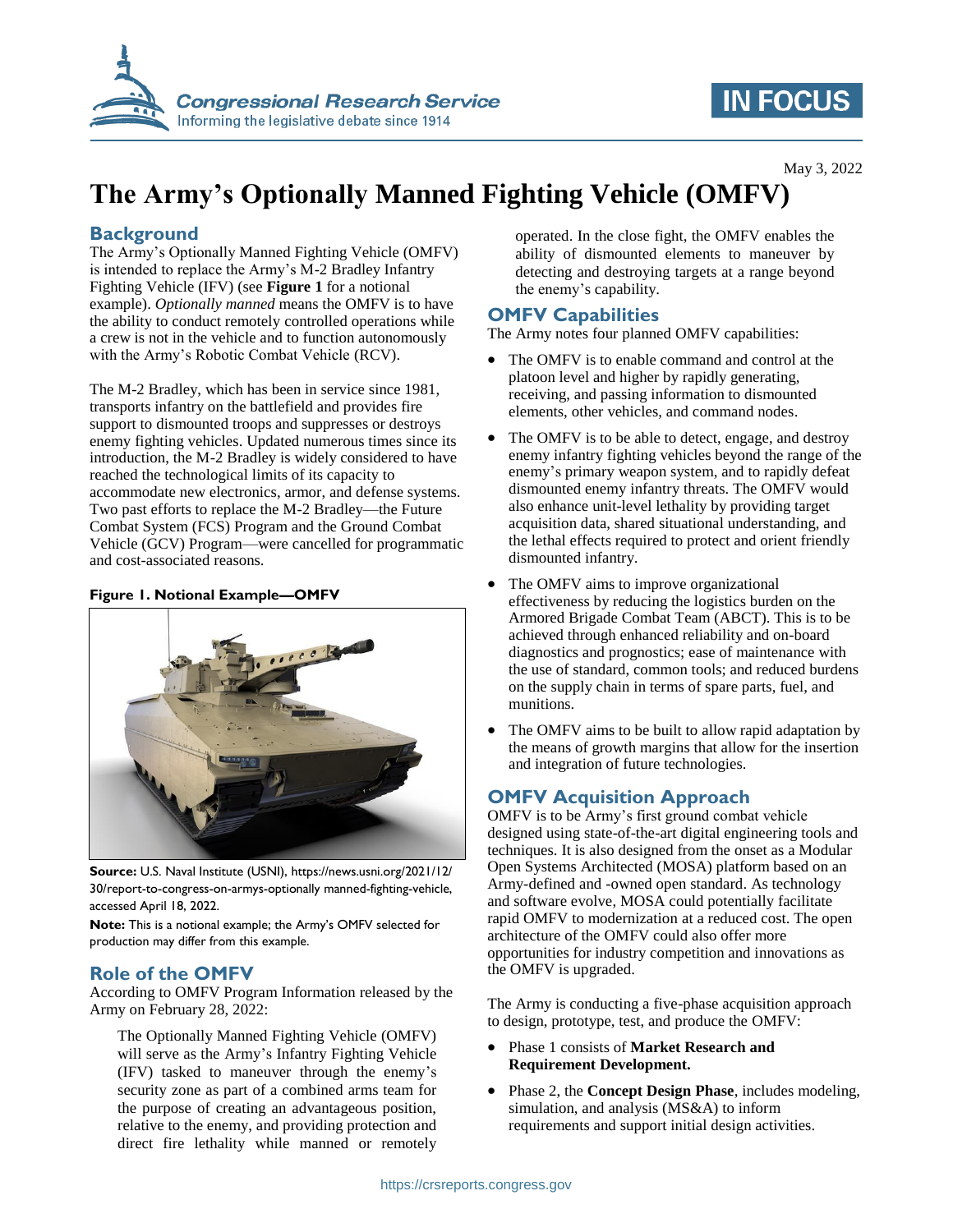- Phase 3, the **Detailed Design Phase**, includes detailed design activities to mature OMFV designs and concludes with a Critical Design Review (CDR). A CDR is a technical review to ensure the initial product baseline is established. Successful completion of CDR provides the technical basis for proceeding into fabrication, integration, development, test, and evaluation of a system.
- Phase 4, the **Prototype Build and Test Phase**, verifies prototype performance against performance specifications. Late in this phase, a Limited User Test (LUT) is to be conducted. A LUT addresses a limited number of issues identified during the acquisition process and can be conducted anytime during the acquisition process.
- Phase 5, the **Production and Fielding Phase**, is to result in a single Low-Rate Initial Production (LRIP) contract for production, testing, and initial fielding. LRIP is the point when manufacturing development is completed and the ability to produce a small-quantity set of articles for testing is achieved. LRIP also establishes an initial production base, setting the stage for a gradual increase in production rate to allow for full-rate production once testing is completed.

## **Program Activities**

#### **Phase Two Contracts Awarded**

The Army announced the award of five firm-fixed price contracts for OMFV Phase 2 Concept Design Phase using full and open competitive procedures on July 23, 2021. The contracts were awarded to Point Blank Enterprises, Inc. (Miami Lakes, FL); Oshkosh Defense, LLC (Oshkosh, WI); BAE Systems Land and Armaments L.P. (Sterling Heights, MI); General Dynamics Land Systems, Inc. (Sterling Heights, MI); and American Rheinmetall Vehicles, LLC (Sterling Heights, MI). The total award value for all five contracts was approximately \$299.4 million. During this phase, competing firms were asked to develop digital designs.

#### **Planned Future Acquisition Phases**

Upon successful completion of the Concept Design Phase, the Army intends to have a another full and open competition for Phase 3, the Detailed Design Phase, and plans to call for an award of up to three contracts in the second quarter of FY2023. The awardees are then to transition into Phase 4, the Prototype Build and Test Phase, in order to build and test actual prototypes. The Army then intends to select one vendor for Low-Rate Initial Production near the end of FY2027.

#### **FY2023 OMFV Budget Request**

According to the April 2022 Army Justification Book for Research, Development, Test & Evaluation (RDT&E)−Volume II, Budget Activity 5D, the Army's FY2023 OMFV budget request is \$589.762 million for RDT&E funding. Among other things, these funds are to be used for supporting the execution of a source selection

board for up to three vendors for the Phase 3 and Phase 4 contracts for Detailed Design/Prototype Build and Test.

## **Selected Potential Issues for Congress**

#### **The Army's Plans for OMFV Fielding**

The Army has, at present, 11 Active ABCTs and 5 Army National Guard ABCTs. There are around 150 M-2 Bradleys in each ABCT, for a total of 2,400 M-2s dedicated to ABCTs. While still in Phase 2 of development, issues related to the potential eventual fielding of the OMFV include the following:

- Will OMFVs replace M-2s in ABCTS on a one-for-one basis? If not, how many OMFVs are planned for each ABCT?
- How many additional OMFVs will be required over and above those needed for ABCTs? How many OMFVs will be required for Army Prepositioned Stocks?
- In the past, the Army has fielded new systems as a brigade set. Does the Army intend to field OMFVs as a brigade set? If so, how many ABCTs per year are planned to be equipped with OMFVs?
- Will Army National Guard ABCTs be equipped with OMFVs and, if so, will they be equipped concurrently with Active ABCTs or after Active ABCTs are fully equipped?

#### **Lessons Learned from the Ukraine Conflict**

There are a number of military observations emerging from the current Ukraine conflict. One observation is that Russian armored vehicles have allegedly proven highly vulnerable to anti-tank guided missiles (ATGMs) such as the Raytheon and Lockheed Martin-manufactured Javelin ATGM. Reports suggest that the Russians have lost significant numbers of armored vehicles to ATGM systems. Given this observation and its possible implications for armored fighting vehicles in general, what are some of the lessons learned to date about armored fighting vehicle vulnerability to ATGMs? Does the Army have any plans to incorporate any Ukraine lessons learned into OMFV design? If so, what are some of the potential design changes/new capabilities planned for incorporation into final OMFV design? Are there cost implications associated with potential OMFV design changes/new capabilities?

### **Related CRS Products**

CRS Report R45519, *The Army's Optionally Manned Fighting Vehicle (OMFV) Program: Background and Issues for Congress*, by Andrew Feickert.

CRS In Focus IF11876, *The Army's Robotic Combat Vehicle (RCV) Program*, by Andrew Feickert.

**Andrew Feickert**, Specialist in Military Ground Forces